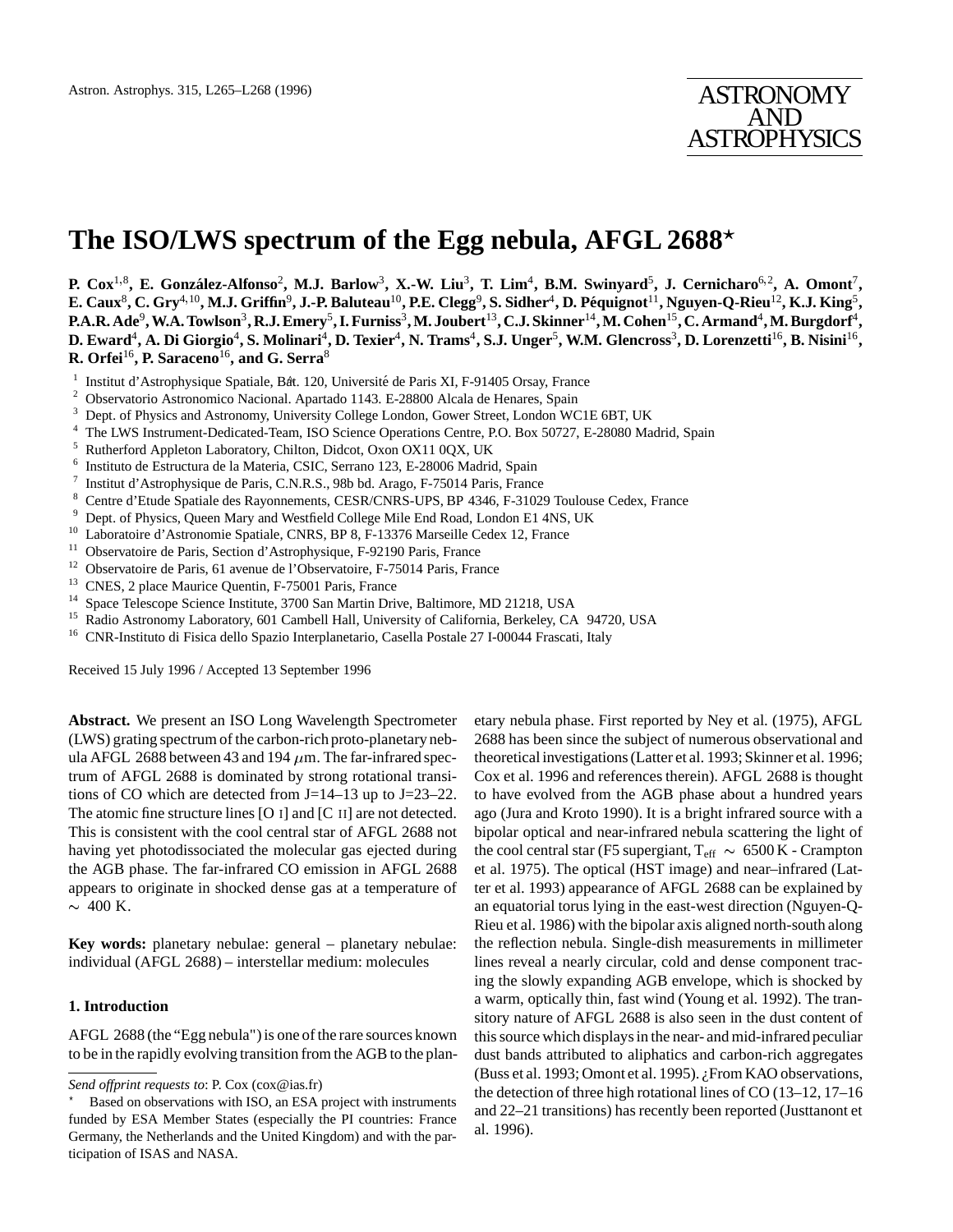

**Fig. 1.** The ISO LWS spectrum of AFGL 2688 between 43 and 194  $\,\mu$ m

| $\lambda_{obs}$ | Flux                          | Molecule   | $\lambda_{vac}$ | Transition    |
|-----------------|-------------------------------|------------|-----------------|---------------|
| $\mu$ m         | $10^{-19}$ W cm <sup>-2</sup> |            | $\mu$ m         |               |
| 188.16          | $0.52 \pm 0.08$               | <b>HCN</b> | 188.153         | $J=18-17$     |
| 185.986         | $3.84 \pm 0.16$               | CO         | 185.999         | $J=14-13$     |
| 178.27          | $0.55 \pm 0.07$               | <b>HCN</b> | 178.276         | $J=19-18$     |
| 173.677         | $3.57 \pm 0.15$               | CO         | 173.631         | $J=15-14$     |
| 162.816         | $3.95 \pm 0.18$               | CO         | 162.812         | $J=16-15$     |
| 153.358         | $3.50 \pm 0.16$               | CO         | 153.267         | $J=17-16$     |
| 144.784         | $3.65 \pm 0.24$               | CO         | 144.784         | $J=18-17$     |
| 137.134         | $3.78 \pm 0.28$               | CO         | 137.196         | $J=19-18$     |
| 130.306         | $3.38 \pm 0.44$               | CO         | 130.369         | $J=20-19$     |
| 124.309         | $3.64 \pm 0.40$               | CO         | 124.193         | $J = 21 - 20$ |
| 118.576         | $4.01 \pm 0.50$               | CO         | 118.581         | $J=22-21$     |
| 113.458         | $3.22 \pm 0.35$               | CO         | 113.458         | $J = 23 - 22$ |

**Table 1.** CO and HCN far-IR lines in AFGL 2688

This letter presents a grating spectrum of AFGL 2688 between 43 and 194  $\mu$ m obtained with the LWS on board the Infrared Space Observatory (ISO; Kessler et al. this volume). The LWS instrument and the calibration procedures are described by Clegg et al. and by Swinyard et al. (this volume), respectively.

## **2. Observations and results**

The LWS grating spectrum of AFGL 2688 was measured during the Performance Verification Phase of ISO in revolution 27 (December 14, 1996), using a non-standard LWS observation mode (COIF). Three observations were made, and during each of them five grating scans were taken with two 0.5 sec integration ramps at each commanded grating position. The spectra were over-sampled,at 1/15 of a resolution element, the latter being 0.3  $\mu$ m in second order of the grating (detectors SW1–SW5;  $\lambda \leq 93 \,\mu\text{m}$ ) and 0.6  $\mu$ m in first order (detectors LW1–LW5;  $\lambda \geq 80 \,\mu$ m). The total on-target time was 15669 sec. The flux calibration of the spectra is relative to Uranus. The overlaps in wavelength between the ten detectors have been used to apply small scaling factors (0.9–1.15) such that the sub-spectra joined smoothly to yield a continuous spectrum from 43 to 194  $\mu$ m.

The complete LWS grating spectrum after merging the sub-spectra from the ten detectors is displayed in Fig. 1. The smooth and strong continuum is well fitted with dust emission at a temperature of 100 K, adopting an emissivity coefficient  $\beta = 1$  (Knapp et al. 1993). The continuum peaks at wavelengths shorter than 50  $\mu$ m (about 30  $\mu$ m - see Omont et al. 1995) and decreases at longer wavelengths by more than two orders of magnitude in  $F_{\lambda}$  within the LWS range. The continuum level around 50  $\mu$ m is within a few percent of the continuum level measured on the KAO by Omont et al. (1995). On top of the continuum, many lines are clearly seen, particularly at the longer wavelength end where the continuum emission is weakest. To illustrate the line content of AFGL 2688, the continuum subtracted spectrum between 104 and 194  $\mu$ m is shown in Fig. 2. The strongest lines correspond to the CO rotational lines. Table 1 lists the wavelengths and fluxes of the lines detected, together with their identifications. We note that the 17–16 and 22–21 CO line fluxes are a factor 2 lower than the fluxes given by Justtanont et al. (1996).

The spectrum of AFGL 2688 only contains lines from molecular species. Ten CO pure rotational lines have been detected, from J=14–13 up to J=23–22. The CO lines are strong and do not show a fast drop in the intensity levels over the rotational ladder. Besides the rotational lines of CO, we report marginal detections of two lines of HCN in the  $\nu = 0$  vibrational state (J=18–17 and 19–18). These lines are weaker than the CO lines by a factor of 7, a situation which is very different to what is observed in  $IRC+10^{\circ}216$  where the HCN line strengths are comparable to CO (Cernicharo et al., this volume). The atomic fine-structure lines of [O  $\scriptstyle{I}$ ] and [C  $\scriptstyle{I}$ ] which become the dominant emission lines during the PN stage, as in NGC 7027 (Liu et al., this volume), are not detected in AFGL 2688. For example, the [O  $\overline{1}$ ] 63  $\mu$ m fine-structure line is not seen to a level of a few  $10^{-19}$  W cm<sup>-2</sup>. These findings, which indicate that the entire reservoir of CO molecules is still intact, are consistent with the fact that in AFGL 2688 the central star is still too cool to ionize and/or photodissociate the molecular envelope ejected during the AGB phase.

#### **3. Discussion**

We present in the following two models in order to investigate the origin of the far-infrared CO emission from AFGL 2688. The first model assumes a spherical envelope with an  $r^{-2}$  density profile, i.e. an AGB-wind model. The second model explores the contribution of the shocked molecular gas which is traced by the  $H_2$  near-infrared lines. It will be shown that the far-infrared CO lines most likely originate in warm and dense shocked gas.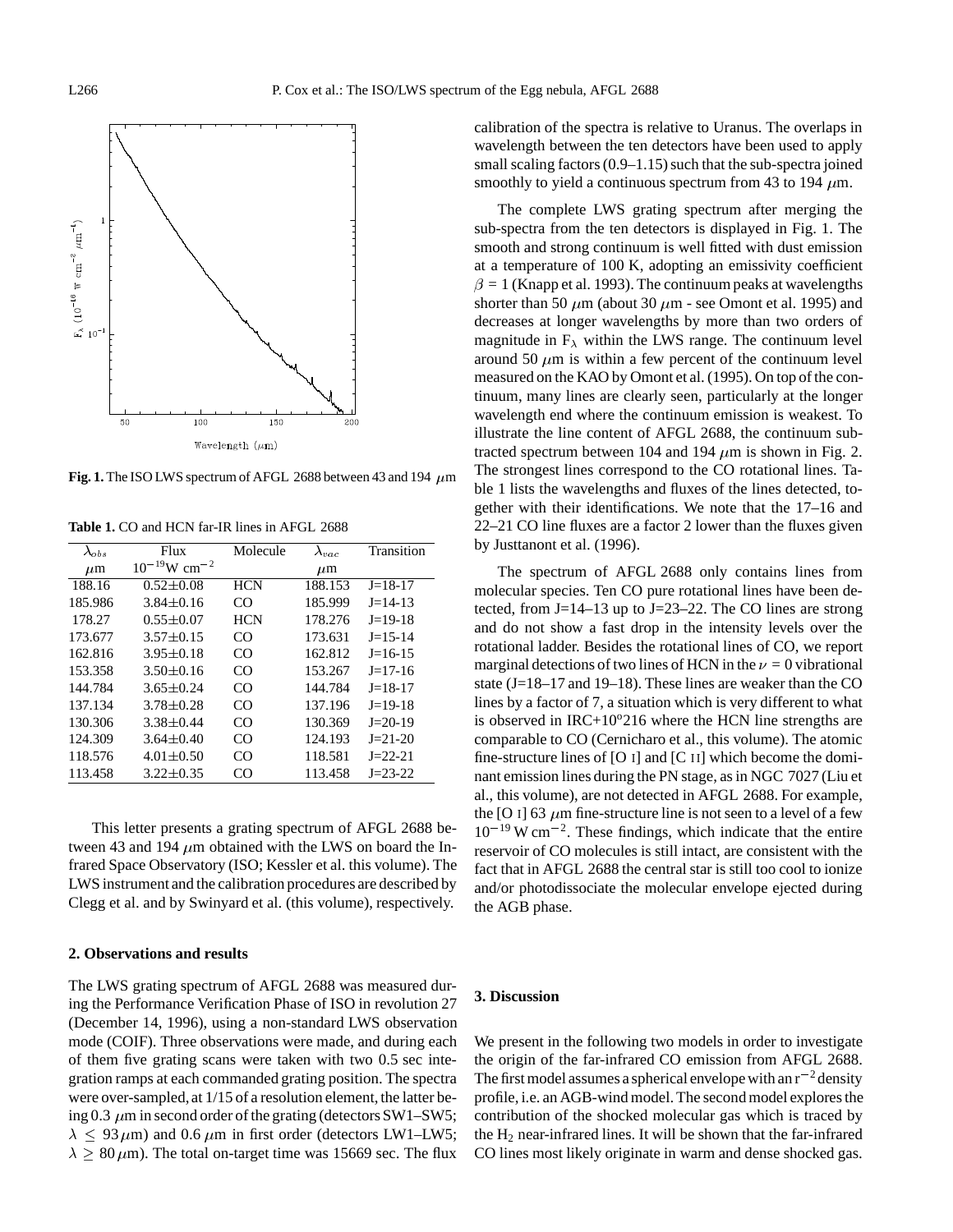

**Fig. 2.** The continuum subtracted spectrum of AFGL 2688 shown from 96 to 193  $\mu$ m. The expected CO lines in the case of the AGB-wind model are shown as a histogram. An offset has been introduced to the model for clarity. In this model  $R_{int} = 10^{16}$  cm - see text for the other adopted model parameters. Clearly such a model is not able to reproduce the observed spectrum



**Fig. 3.** The expected contribution of shocked gas for various kinetic temperatures  $(T_K)$ . The curves show the expected CO lines fluxes as a function of the wavelength of the rotational transition. The observed LWS points are shown as filled circles. See text for the adopted model parameters

# *3.1. AGB-wind model*

In order to compute the line intensities in CO we have made Large Velocity Gradient (LVG) models which include the 40 lowest rotational levels of CO in the  $v=0$  and  $v=1$  states. The rotational and vibrational radiative excitation of CO is supposed to be due to the radiation field of the cool central star (we also took into account the dust emission). The excitation of CO is by collisions with  $H_2$  and He - with the rate coefficients between the v=0 and v=1 states derived from SiO (Bieniek & Green 1983) after correction for the reduced mass. The model parameters have been adopted from Truong Bach et al. (1990): a mass loss rate of  $1.7 \times 10^{-4}$  M<sub>o</sub>yr<sup>-1</sup>, a CO inner abundance relative to  $H_2$  of  $X(CO) = 6.0 \times 10^{-4}$ , a terminal velocity of 19.5 kms<sup>-1</sup> and a distance of 1 kpc. These parameters fit very well the  $J=1-$ 0 and 2–1 millimeter lines in AFGL 2688 (Truong-Bach et al. 1990). No photodissociation by the interstellar radiation field has been considered since the  $J \geq 13$  lines detected by the LWS originate deep in the envelope, at radii less than  $10^{17}$  cm, so the CO abundance has been kept constant with radius. Due to the high mass loss rate from the star, rotational levels are close to thermalization across most of the region where the lines are formed. The results are sensitive to the profile of the kinetic temperature  $(T_{kin})$  and to the inner radius of the envelope  $(R_{int})$ . For T<sub>kin</sub>, we have adopted a dependence T<sub>kin</sub> = T<sub>int</sub> (R<sub>int</sub>/r)<sup> $\alpha$ </sup> with  $\alpha = 0.65$ , normalized so that at  $r = 2 \times 10^{16}$  cm T<sub>k</sub> = 150 K. In accordance with the inner boundary of the dust distribution